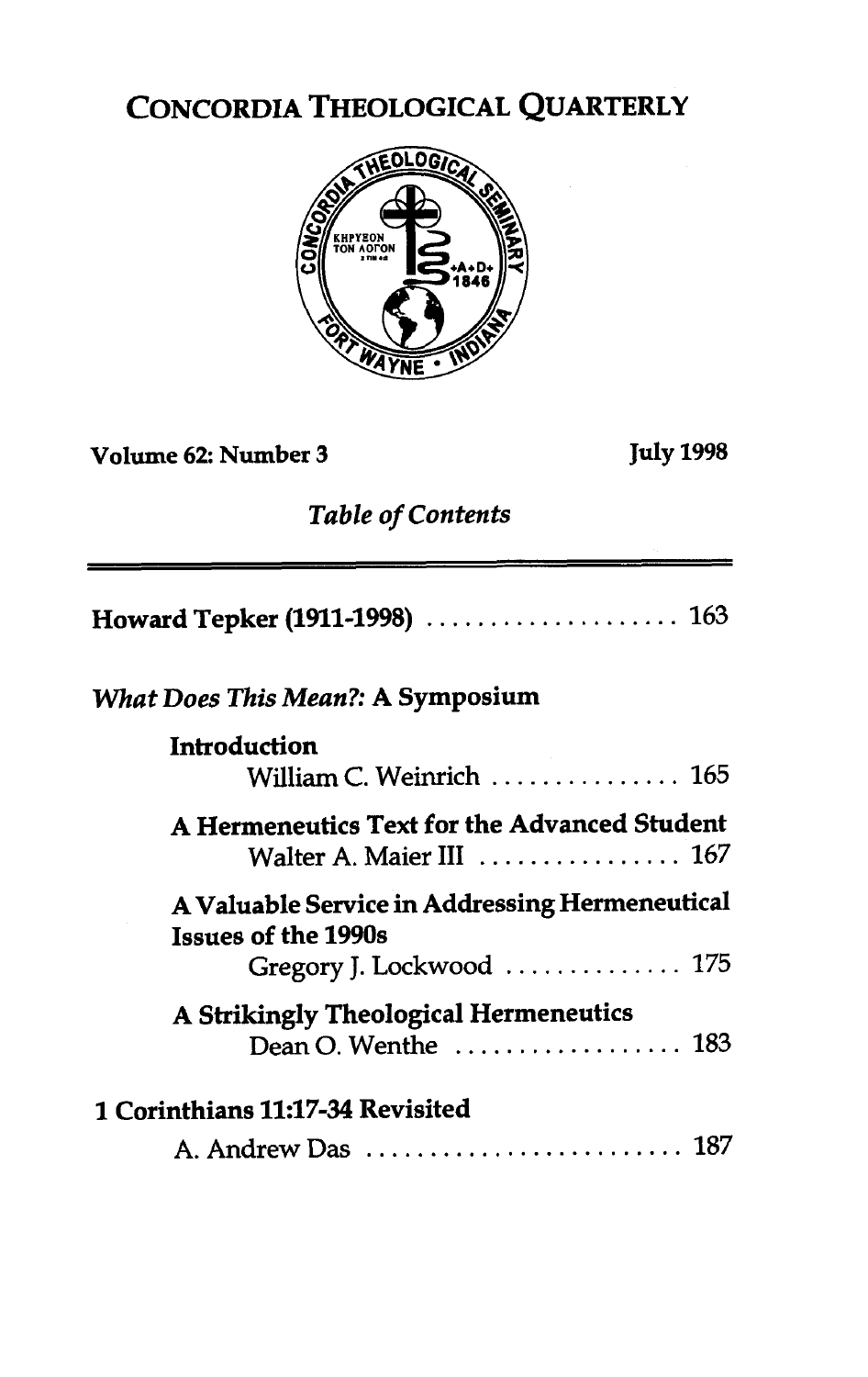| Finding Better Ways to Clergy Competence Than<br><b>Mandatory Continuing Education</b>                       |
|--------------------------------------------------------------------------------------------------------------|
|                                                                                                              |
| The Image of The Wheat Stalk and the Vine Twig in the<br><b>Adversus Haereses of Irenaeus of Lyons</b>       |
| William C. Weinrich  219                                                                                     |
|                                                                                                              |
| Theological Observer  229<br>Gold, Silver, and Bronze-And Close Communion                                    |
|                                                                                                              |
| Anthology of the Writings of J. Michael Reu. Edited by<br>Paul I. Johnston Lawrence R. Rast Jr.              |
| Caesarius of Arles: The Making of a Christian Community in<br>Late Antique Gaul. By William E. Klingshirn.   |
| Character in Crisis: A Fresh Approach to the Wisdom<br>Literature in the Old Testament. By William P. Brown. |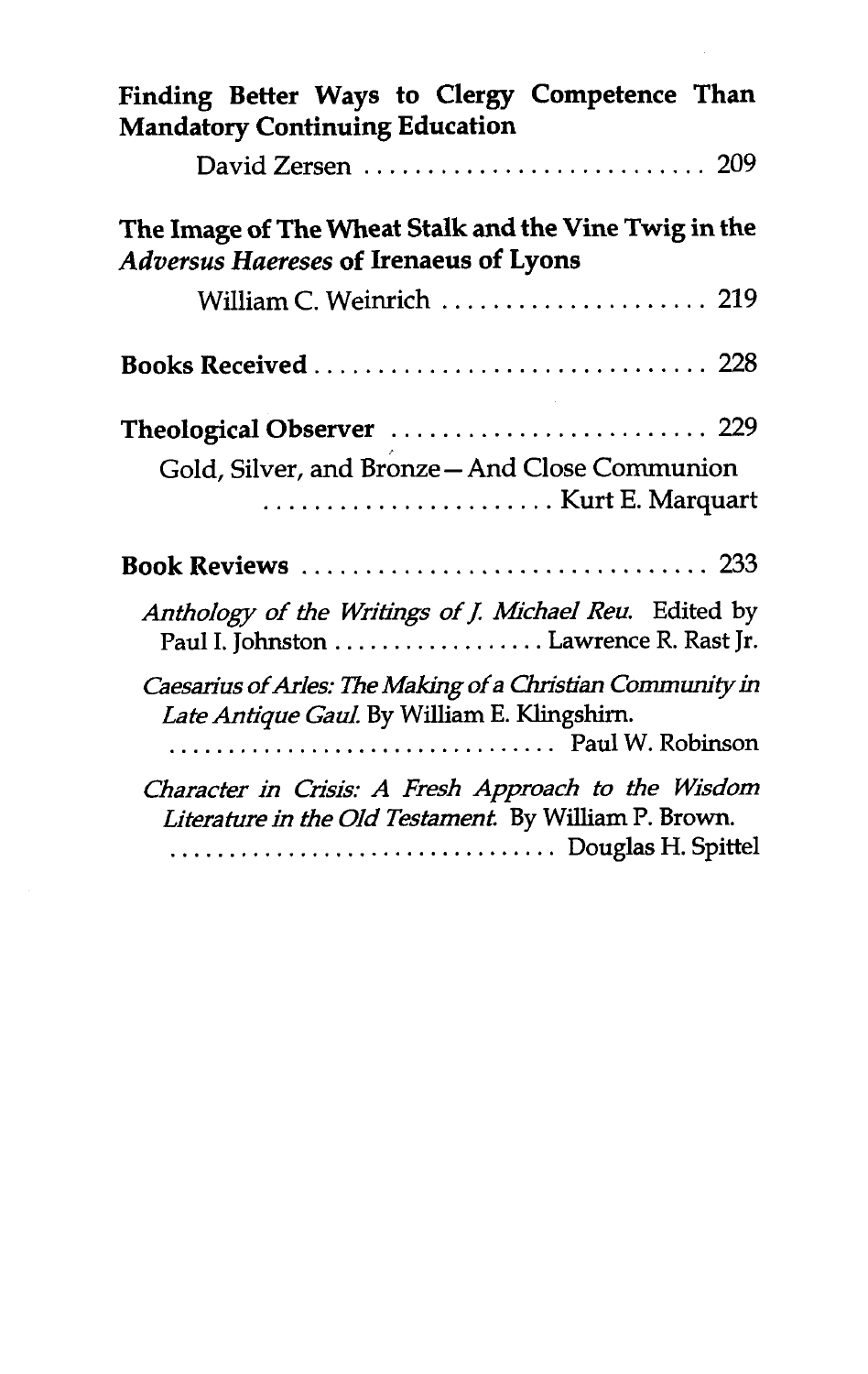## **Theological Observer**

## Gold, Silver, and Bronze - And Close Communion

The famous Olympic prize metals may serve as handy historical markers. One might say, for instance, that the sixteenth century, **culminating** in the Book of Concord, was the Lutheran Reformation's golden age. The seventeenth century would then represent its silver age. After that comes bronze, which then inspires various efforts to return to former glories. Applying this to the Missouri Synod, the time of Walther might be taken as its golden age, and Pieper's as the silver age. The "bronze age" would then describe more mediocre times, marked partly by complacent self-satisfaction, partly by zeal for inherited cliches (the full meaning of which is no longer grasped), and partly by rebellion against the perceived mindlessness or callousness of the "tradition."

A typical Bronze Age trait is the idea that whatever I personally am accustomed to is "what has always been done." For example: "Pastor, why can't we sing good old hymns like 'The Old Rugged Cross' instead of these newfangled ones like 'We All Believe in One True God'?" One can sympathize with the perception and the sentiment, but one should be under no illusions about what is really old and what new here.

Or take the matter of Close Communion. First of all, is it "close" or "closed"? Actually "close" is simply an older form of "closed" - as in "close carriage." **So,** despite the touching stories that have been made up about "close" communion - and why that is so much better than the "exclusive," and therefore politically incorrect "closed communion-the fact is that "close communion and "closed communion" mean exactly the same thing. The opposite of both is "open communion," not something like "distant communion"!

But which is the original practice and which the deviation- open or closed communion? There can be no doubt that during Missouri's "golden" and "silver" ages, that is, under Walther and Pieper's leadership, Close Communion was the single standard, drawn from Scripture and Confession. There was a clean break between confession and denial, truth and error, church and sect. Then, with the sudden switch to English after World War I, came the onslaught of the ways of "American Evangelical Protestantism." One prominent feature of this was the pervasive sense of the various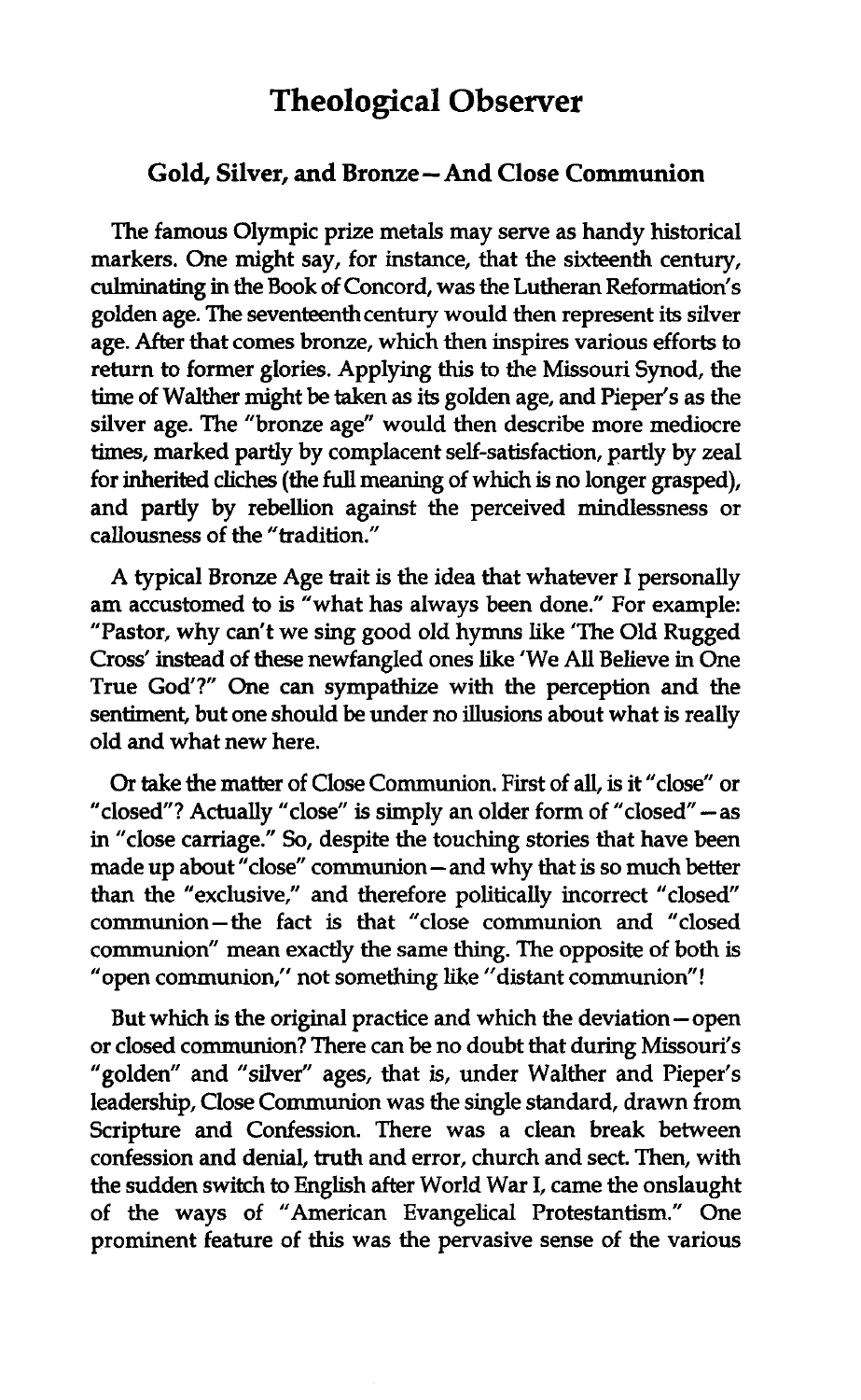"denominations" as friendly rivals, their differences "man-made." This is how Billy Graham put it in his 1953 book *Peace* wifh God:

The New Testament teaches that while there is actually only one church there can be any number of local churches formed into various denominations and societies or councils. These local churches and denominational groups may be divided along national and theological lines, or according to the temperament of their members. . . . I am always tempted to point out how many different styles of hats have come to be designed for both American men and women. We all belong to the same human race, but we all have enough physical differences to make it impossible for us to wear the same style of hat with equal satisfaction (175,177).

A sea-change in the Missouri Synod came with the "Statement of the Forty-Four" in 1945-belatedly now endorsed by a former president of the Missouri Synod.<sup>1</sup> The inner logic here led to a collapse of orthodox and heterodox churches as viable categories in the practice of fellowship. After all, if only a congregation, but not "the synodical organization," is really "church," then the whole notion of a confessional *church,* as all Lutheran fathers including Walther and Pieper knew it, dissolves into a rickety patch-work of "man-made" regulations, puffed up perhaps as contracts or "covenants of love" freely entered into, and the like. What came now to the fore instead of the category of churches was the notion of individuals (that is, "Christians who differ from us" or "Christians of different denominations," among others). And why should manmade "denominations" get in the way of "fellowship" with "other Christians"?

This Bronze Age confusion of tongues naturally drained much of the conviction out of Close Communion. That practice came to be seen by many as a quaint Synodical "policy" - on a level perhaps with the old Roman Catholic regulation against eating meat on Fridays!

All this lies behind the recent Florida-Georgia polemic against "a denominational or synodical requirement" on would-be

**<sup>&#</sup>x27;Ralph A. Bohlmann, "Missouri Lutheranism,** 1945 **and** 1995," Lutheran *Forum,* **30 February 1996):** 12-17.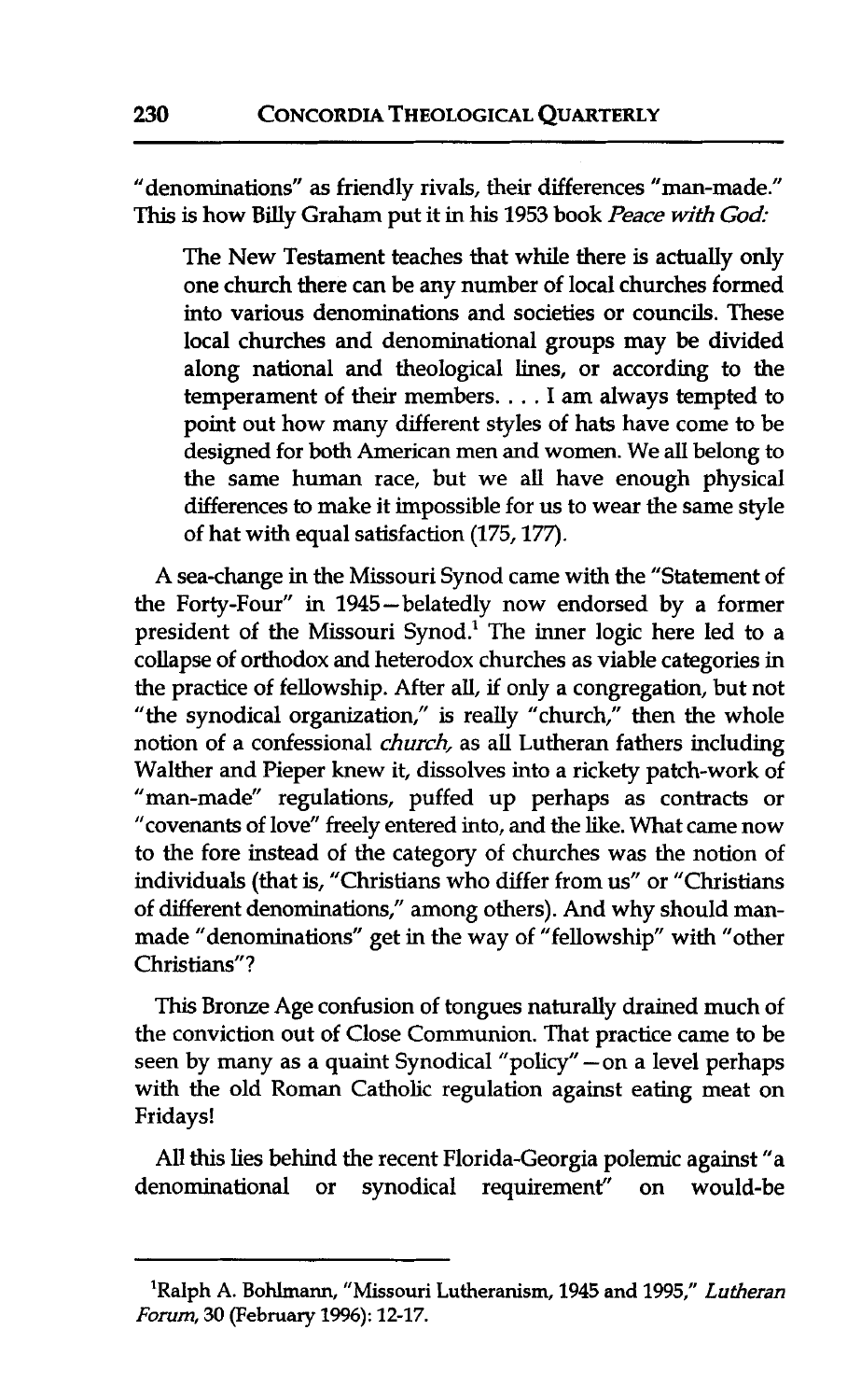communicants at our altars (Celebrate! Pentecost 1996). Substitute "confessional" for "denominational or synodical," and the case is perfectly clear: "Neither Scriptures nor the Confessions impose a confessional requirement on baptized Christians who desire to confess the Real Presence and receive the body and blood of Christ offered in the Eucharist." The sentence is clearly false in light of just Acts 242 and Romans 16:17 for starters, not to mention Galatians I:& 9 and all other texts which forbid complicity with false teachings and with those who support them.

Unlike that weasel-word "denomination," the word "confession" is very biblical indeed (Matthew 10:32), and it embraces the entire life-giving truth the Lord has entrusted to His church (John 8:31-32). Does it include the central truth about justification by grace alone? Or the truth that Baptism actually works regeneration? Or that the Lord gives His very body and blood under bread and wine, and not just "spiritually by faith," but bodily, and into the mouth of every communicant, regardless of faith? To deny that issues like these irreducibly define the gospel is to reject the whole Bible as understood in the Lutheran Confessions. Yet it is just such issues over which the various "denominations" traditionally differ-not to mention the modern horrors of casting to the winds any Word of God which inconveniences anybody!

Are members of other "denominations," who regularly (or irregularly!) attend the sacramental rites of their own (officially heterodox) churches, to be willy-nilly admitted also to the altars of the orthodox church simply on their own say-so? if yes, as Celebrate! argues, then it is profoundly untrue that "Lutheran Christians do not disagree in their doctrinal understanding of the Lord's Supper. The primary area of disagreement concerns practice, about those who are to be welcomed as guests when a congregation celebrates the Eucharist" (Celebrate! Lent 1998). There is something very wrong with any "doctrinal understanding of the Lord's Supper" which can so cavalierly tear that holy Sacrament loose from its natural setting in the fullness of the "apostles' doctrine" (Acts 2:42), and from what that means for church, gospel, confession, ministry, and fellowship.

The Lent 1998 Celebrate!, which has just been sent to us, and I assume to all Missouri Synod pastors, presents itself as a "Bible Study." It is in fact a very slanted piece of advocacy, which claims to cover the Words of Institution and the "only passages in the